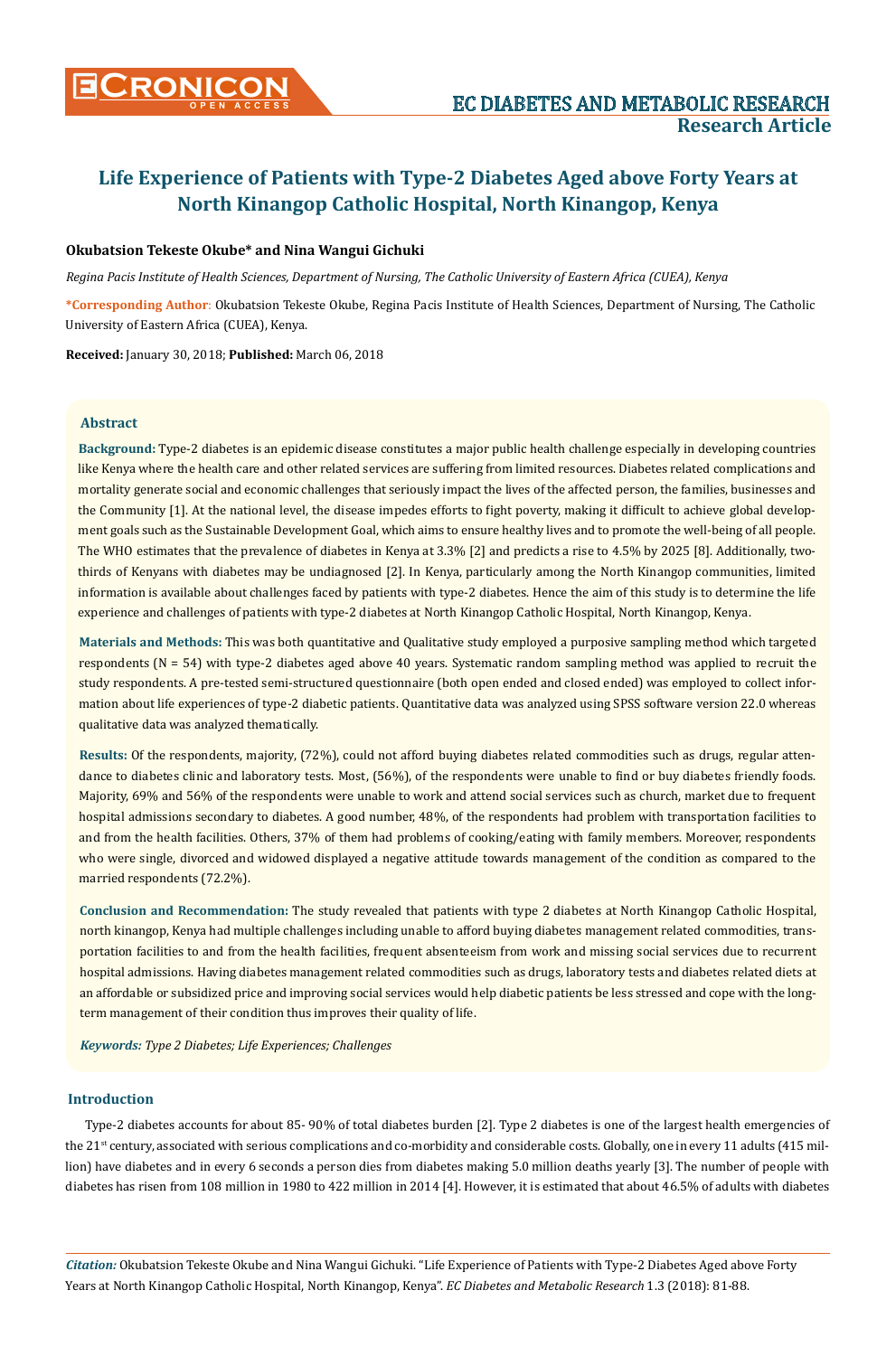in the world are undiagnosed. In Africa, about 13.6 million people are suffering from type 2 diabetes and 7 million of them are living in sub Saharan Africa (SSA) and this figure is estimated to reach 15 million by 2025 [5]. It is estimated that the prevalence of diabetes in urban SSA was 5-6% (Ayah., *et al*. 2012). According to the WHO, the prevalence of diabetes in Kenya at 3.3% [2,6,7] and predicts a rise to 4.5% by 2025 [8]. Additionally, in Kenya, two-thirds of people with diabetes may be undiagnosed [2].

Several modifiable risk factors come to fore as driving forces of the rising prevalence of type 2 diabetes in Kenya. These factors associated with urbanization include: consumption of refined carbohydrate, consumption of high-fat diets, lack of physical activity due to sedentary lifestyles, lack of exercise or circumstantial reduction of physical exercises occasioned by the availability of motorized transport, watching television and computer games for long hours [2]. Excessive body weight is known to be an independent risk factor for development of type 2 diabetes mellitus [4].

Type-2 diabetes is a significant public health problem, associated with high mortality and long terms morbidity rates and its related economic, social and psychological crisis to the individual and the whole society. Diabetes doubles the risk of coronary heart disease in men, and quadruples it among women. Stroke in people with diabetes is three times higher than in people without diabetes. Diabetes is the leading cause of end stage renal disease. Diabetic retinopathy accounts for 5 percent of all cases of blindness globally. Someone with diabetes is at more than 25 times greater risk of limb amputation than someone without diabetes. As a result of these complications, type 2 diabetes can reduce a person's life expectancy by up to 10 years [9] and according to the IDF there were around 5 million deaths in 2014 as a result of diabetes and its related diseases.

The effects of type 2 diabetes are devastating to the economy of the family, the community and the nation by decreasing individuals work productivity and increasing health care costs. The cost of direct healthcare for diabetes and its complications was around 11 percent of total healthcare costs worldwide in 2014. This is equivalent to \$612 billion, which is greater than the entire GDP of countries such as Nigeria or Sweden. This cost is due both to the high prevalence of diabetes and to the fact that people with diabetes incur higher lifetime healthcare costs than their counterparts. For example, in the US lifetime healthcare cost are 2.3 times higher for people with diabetes compared to the average population [10]. In September 2011, it was recognized by the UN General Assembly that diabetes is a global health and development challenge. Diabetes cost the global economy nearly US\$500 billion in 2010, and that figure is projected to rise to at least US\$745 billion in 2030 [11].

Although there is no information about the direct and indirect cost of diabetes related management at the individual and national levels, in lower income communities like Kenya, the socio-economic impact is heavy, making it difficult to achieve global development goals such as the Sustainable Development Goal (SDG), which aims to ensure healthy lives and to promote the well-being of all people.

## **Materials and Methods**

#### **Study Setting**

The study was conducted at North Kinangop, Catholic Hospital in North Kinangop, Nyandarua County. North Kinangop Catholic Hospital is situated in Ndunyu Njeru Location approximately about 100 km North West of Nairobi. The hospital offers both outpatient and inpatient services such as medical, surgical, orthopedic, obstetrics and gynecology, pediatrics; preventive services such as Ear, Nose and Throat (ENT) clinics, HIV counseling and testing services and rehabilitative services such as physiotherapy.

#### **Study design and respondents**

This was a Phenomenology design, Qualitative study employed a purposive sampling method which targeted respondents ( $N = 54$ ) with type-2 diabetes aged above 40 years. Systematic random sampling method was applied to recruit the study subjects. A pre-tested semi-structured questionnaire (both closed and open ended) was employed to collect information about patients' experiences living with type 2 diabetes. According to the hospital records, about 180 type 2 diabetic patients attend to the hospital monthly, the period during

*Citation:* Okubatsion Tekeste Okube and Nina Wangui Gichuki. "Life Experience of Patients with Type-2 Diabetes Aged above Forty Years at North Kinangop Catholic Hospital, North Kinangop, Kenya". *EC Diabetes and Metabolic Research* 1.3 (2018): 81-88.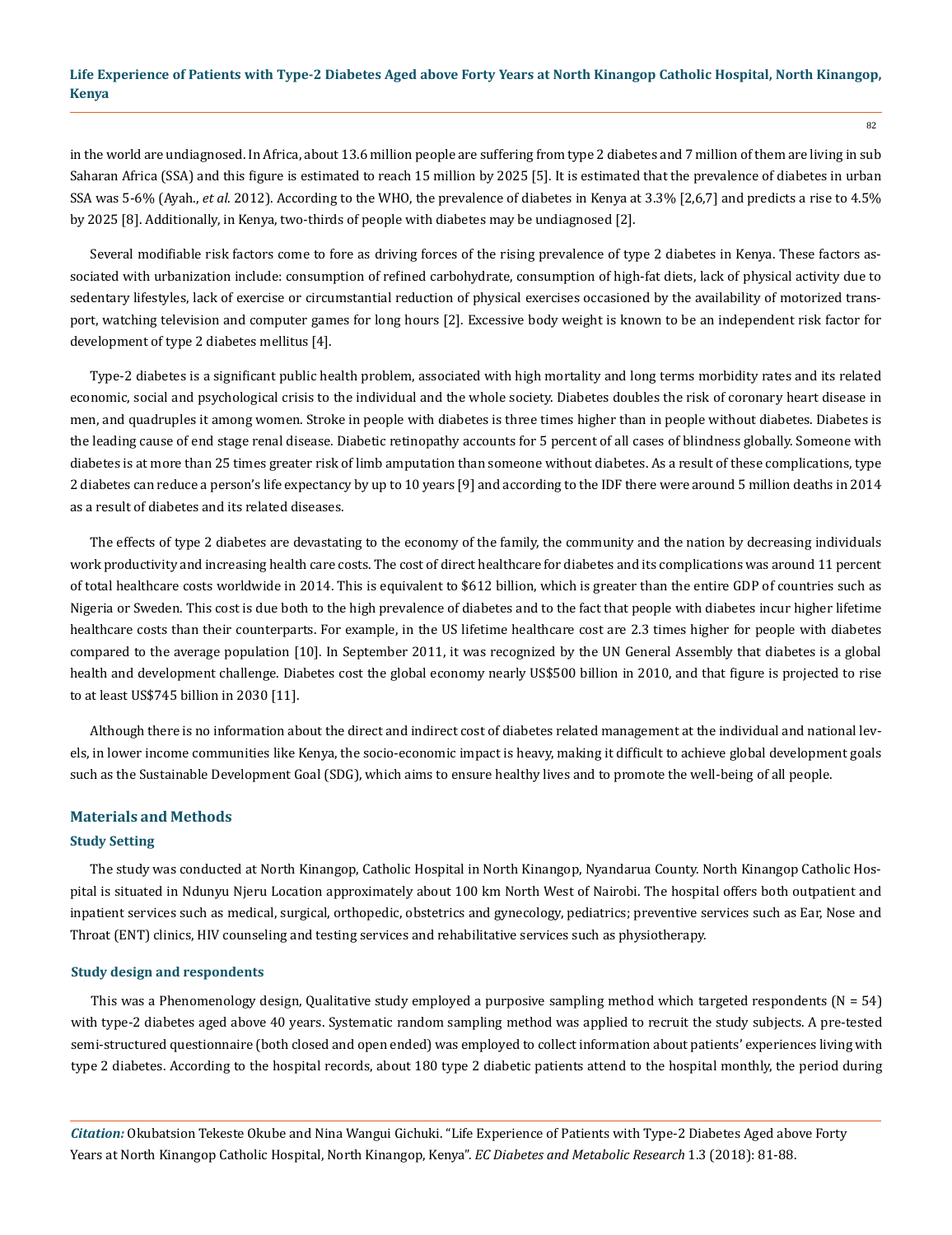which the data was collected. The sample size was determined using Mugenda and Mugenda whereby, a sample size of 30 percent from the accessible population is ideal to represent for a population that does not exceed 10,000. Accordingly, the sample size was calculated to be 54 (30 percent of 180).

#### **Data collection tools**

Data was collected using a pre-tested semi-structured questionnaire regarding patients' experiences and challenges living with type 2 diabetes. A closed and open ended questionnaire was used to capture the socio-demographic and economic characteristics; body Mass Index, duration of years living with type-2 diabetes, working history and lifestyle changes and the main challenges experienced by the study respondents. Focus group discussion (FGDs) comprised 10 patients were utilized to explore their experiences and main challenges living with the condition.

#### **Data Analysis**

The data was organized and checked for completeness. It was coded and entered into the computer. The demographic and socioeconomic characteristics, body Mass Index, duration of years living with type-2 diabetes, working history and lifestyle changes of the respondents were analyzed using Statistical Package for Social Science (SPSS) version 22.0 and the main challenges experienced by respondents were analyzed thematically.

#### **Ethical consideration**

The ethical approval to conduct the study was obtained from Kenyatta National Hospital-University of Nairobi Ethical Research Committee (Approval No.UP934/12/2016). The institutional permission was granted by the hospital's research committee. The consent was obtained from the subjects both verbally and in written before data collection was commenced.

#### **Results**

#### **Socio-demographic characteristics of the respondents**

The mean age of the respondents was 62.85 years with SD  $\pm$  12.09. The highest number of the respondents, 38.9%, was in the age group of 50 - 59 years. Regarding gender, majority of the respondents, 55.6%, were female. Most of the respondents, 72.2%, were married while 18.5% were widowed, 5.6% were single and 3.7% were divorced. Concerning level of education, the result showed that 37.0% of the respondents attained primary level of education, 29.6% secondary level, 16.7% tertiary level of education and 16.7% had no formal education. Majority of the respondents, 74.0%, were self-employed whereas the rest of the respondents (13.0%) were employed either private or government and 13.0% were unemployed. All of the respondents were Christians.

| <b>Variables</b>      | N  | Percent (%) | <b>Variables</b>           | N            | Percent (%) |
|-----------------------|----|-------------|----------------------------|--------------|-------------|
| Age in years          |    |             | <b>Education</b>           |              |             |
| $40 - 49$             | 6  | 11.1        | None                       | 9            | 16.7        |
| $50 - 59$             | 21 | 38.9        | Primary                    | 20           | 37.0        |
| $60 - 69$             | 10 | 18.5        | Secondary                  | 16           | 29.6        |
| $70 - 79$             | 10 | 18.5        | Tertiary                   | 9            | 16.7        |
| $80 - 89$             | 6  | 11.1        |                            |              |             |
| $90 - 99$             | 1  | 1.9         |                            |              |             |
| Gender                |    |             | <b>Occupational status</b> |              |             |
| Male                  | 24 | 44.4        | Employed                   | 7            | 13.0        |
| Female                | 30 | 55.6        | Self-employed              | 40           | 74.0        |
|                       |    |             | Unemployed                 | 7            | 13.0        |
| <b>Marital status</b> |    |             | Religion                   |              |             |
| Single                | 3  | 5.6         | Christian                  | 54           | 100.0       |
| Married               | 39 | 72.2        | Muslim                     | $\mathbf{0}$ | 0.0         |
| Divorced              | 2  | 3.7         |                            |              |             |
| Widowed               | 10 | 18.5        |                            |              |             |

*Table 1: Socio-demographic characteristics of the respondents.*

*Citation:* Okubatsion Tekeste Okube and Nina Wangui Gichuki. "Life Experience of Patients with Type-2 Diabetes Aged above Forty Years at North Kinangop Catholic Hospital, North Kinangop, Kenya". *EC Diabetes and Metabolic Research* 1.3 (2018): 81-88.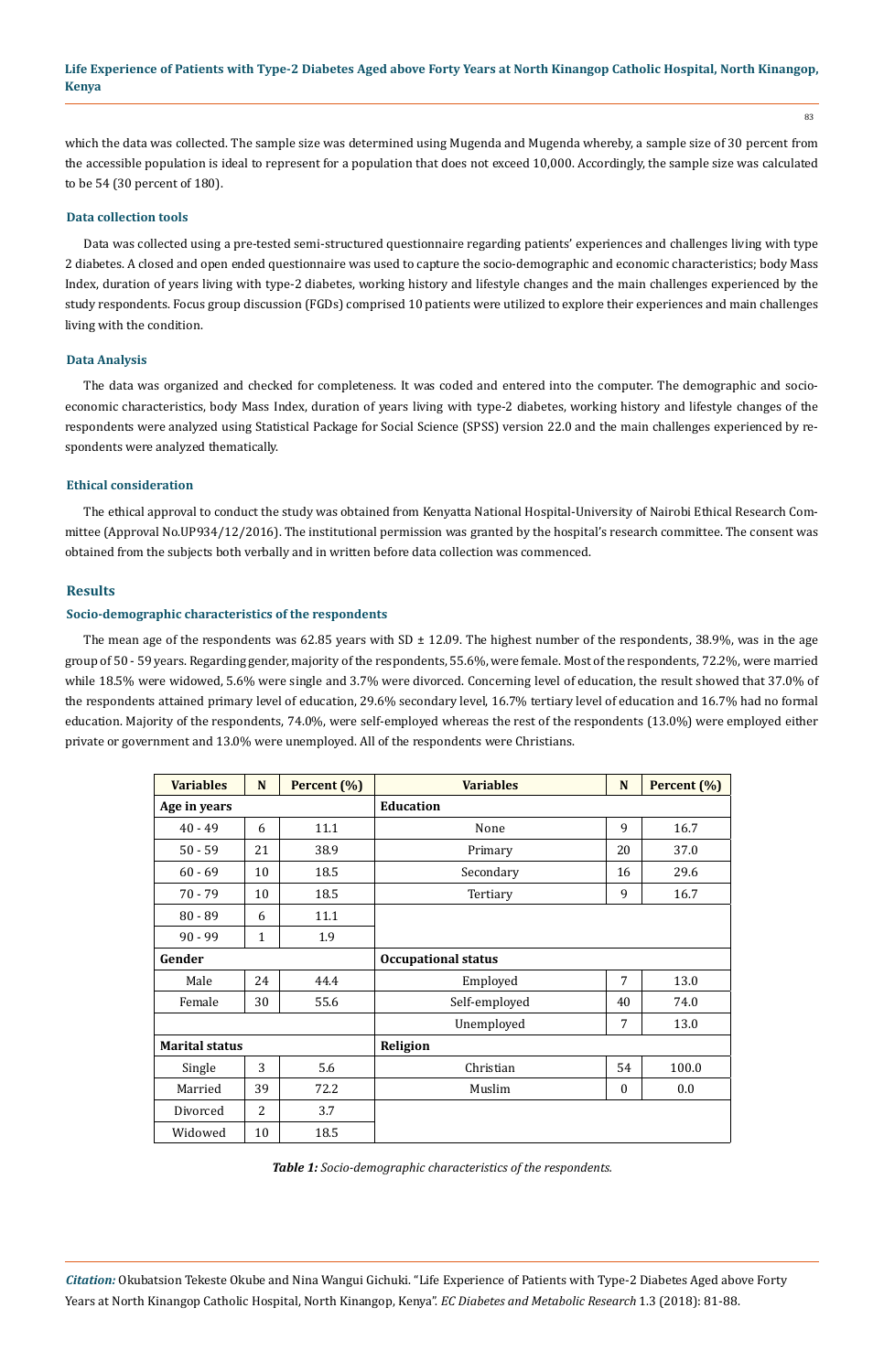84

#### **Socio-economic characteristics and working history of the respondents**

Table 2 below shows the monthly income of the respondents. Most (55. 6%) of the respondents had monthly income of less than Ksh 10, 000 equivalent to 100 USD. Majority (83%), of the respondents had monthly income of Ksh 30,000 (300 USD) or less. Regarding the respondents' working experience, nearly half (48.2%) were working less than 8 hours after being diagnosed with diabetes. Additionally, 22.2% of the respondents could not able to work after diagnosed with diabetes. Only 29.6% of the respondents were working 8 or more hours after they diagnosed with diabetes.

| <b>Monthly income (Ksh.)</b>                                                   |   | <b>Monthly income (USD)</b> |             | N               | Percent (%) |  |  |
|--------------------------------------------------------------------------------|---|-----------------------------|-------------|-----------------|-------------|--|--|
| Less than 10,000                                                               |   | Less than 100               |             | 30              | 55.56       |  |  |
| 10,000 - 30,000                                                                |   | $100 - 300$                 |             | 15              | 27.78       |  |  |
| 31,000 - 50,000                                                                |   | $310 - 500$                 |             | $\overline{4}$  | 7.41        |  |  |
| 51,000 - 70,000                                                                |   | $510 - 700$                 |             | 1               | 1.85        |  |  |
| 71,000 - 90,000                                                                |   | $710 - 900$                 |             | $\Omega$        | $\Omega$    |  |  |
| Above 90,000                                                                   |   | Above 900                   |             | $\overline{4}$  | 7.41        |  |  |
| Working history of respondents before and after diagnosis with type 2 diabetes |   |                             |             |                 |             |  |  |
| Working hours                                                                  |   | N                           | Percent (%) | N               | Percent (%) |  |  |
|                                                                                |   | Before diagnosis            |             | After diagnosis |             |  |  |
| None                                                                           | 3 |                             | 5.6         | 12              | 22.2        |  |  |
| < 8 hours                                                                      |   | 23                          | 42.59       | 26              | 48.15       |  |  |
| $\geq$ 8 hours                                                                 |   | 28                          | 51.85       | 16              | 29.63       |  |  |

*Table 2: Monthly income and working history of the respondents.*

#### **Body Mass Index of the respondents**

Majority of the respondents (77.8%) were either overweight or obese. Only 20.4% of the respondents were in the recommended range of BMI 18.5 - 24.9.

| <b>Body Mass Index</b> |    |             |  |  |
|------------------------|----|-------------|--|--|
| <b>BMI</b>             | N  | Percent (%) |  |  |
| N/A                    | 1  | 1.9         |  |  |
| $18.5 - 24.9$          | 11 | 20.4        |  |  |
| $25 - 29.9$            | 22 | 40.7        |  |  |
| > 30                   | 20 | 37          |  |  |

*Table 3: Body Mass Index (BMI) of the respondents.*

#### **Respondents' duration of years living with type-2 diabetes**

Majority (61.1%) of the respondents have lived with diabetes between 1 and 10 years whereas some of the respondents (26%) have lived with diabetes between 10 and 20 years. A few of the respondents (13%) have lived with the condition for more than 20 years.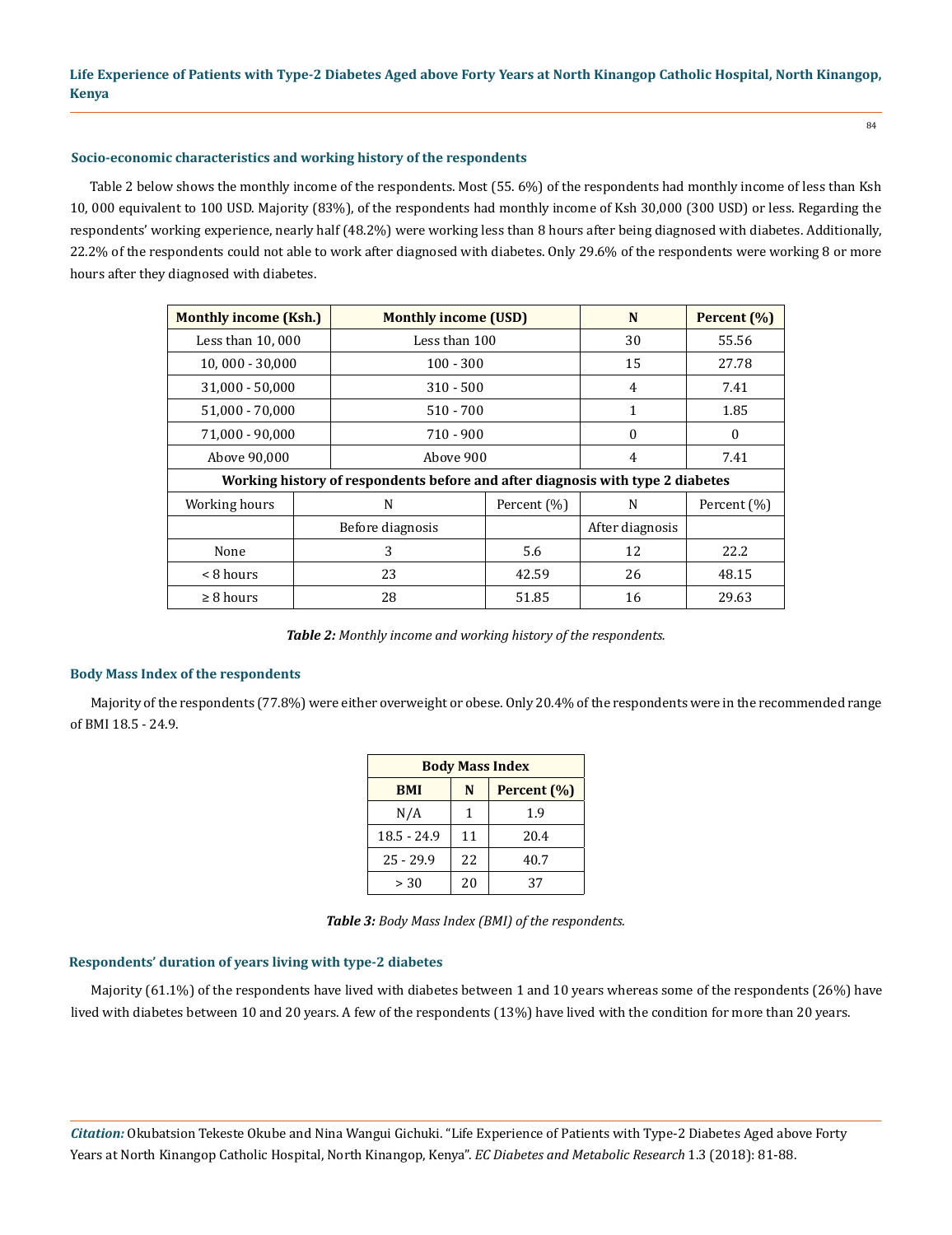85

| Duration of years living with the condition |    |             |  |  |
|---------------------------------------------|----|-------------|--|--|
| <b>Number of years</b>                      | N  | Percent (%) |  |  |
| $1 - 5$                                     | 16 | 29.6        |  |  |
| $5 - 10$                                    | 17 | 31.5        |  |  |
| $10 - 15$                                   | 8  | 14.8        |  |  |
| $15 - 20$                                   | 6  | 11.1        |  |  |
| > 20                                        |    | 13.0        |  |  |

*Table 4: Duration of years living with type-2 diabetes.*

## **Main challenges of the respondents living with type 2 diabetes**

Of the respondents, majority (72%), could not afford buying diabetes related commodities such as drugs, regular attendance to diabetes clinic and laboratory tests. Most (56%), of the respondents were unable to find or buy diabetes friendly foods. Majority 69% and 56% of the respondents were unable to work and attend social services such as church, market, social gatherings or functions, funeral etc. due to frequent hospital admissions secondary to diabetes. A good number 48%, of the respondents had problem with transportation facilities to and from the health facilities. Others 37% of them had problems of cooking/eating with family members. Majority (77.8%), of the respondents had expressed that they have difficulties to lose weight.

| <b>Challenges</b>                                                              | N  | Percent (%) |
|--------------------------------------------------------------------------------|----|-------------|
| Unable to afford buying diabetes related commodities                           | 39 | 72.2        |
| Unable to find/buy diabetes friendly foods                                     | 30 | 55.6        |
| Problems of cooking/eating with family members                                 | 20 | 37.0        |
| Difficulties in changing and adopting to diabetes foods                        | 26 | 48.1        |
| Lack of family/psychosocial support system                                     | 15 | 27.8        |
| Lack of affordable transportation facilities to and from the health facilities | 26 | 48.1        |
| Unable to work due to the condition                                            | 37 | 68.5        |
| Unable to attend social services because of diabetes related conditions        | 30 | 55.6        |
| Unable to handle family matters because of diabetes related conditions         | 17 | 31.5        |
| Difficult in losing weight                                                     | 42 | 77.8%       |

*Table 5: Main challenges faced by the respondents.*

### **Discussion**

Of the respondents, majority (55.6%) were females. Most of the respondents (77.8%) were either overweight or obese. Majority (77.8%) of the respondents expressed that they have difficulties to lose weight. Losing weight is difficult as it is but it is an even bigger challenge when you have diabetes. Obesity and diabetes are intimately linked [12]. Although the benefit of weight loss in the management of diabetes is a critical component, it remains challenging for patients with type 2 diabetes due to various factors. Many conventional glucose-lowering agents commonly result in weight gain [13,14]. Metabolic, psychological and behavioral factors also affect the ability of people with diabetes to lose weight [15,16]. For individuals with diabetes, studies have shown that a loss of 5 - 10% of body weight can improve fitness, reduce HbA1c levels, improve cardiovascular disease (CVD) risk factors and decrease use of diabetes, hypertension and lipid-lowering medications [17,18]. Regarding respondents understanding about managing diabetes and its related conditions, all

*Citation:* Okubatsion Tekeste Okube and Nina Wangui Gichuki. "Life Experience of Patients with Type-2 Diabetes Aged above Forty Years at North Kinangop Catholic Hospital, North Kinangop, Kenya". *EC Diabetes and Metabolic Research* 1.3 (2018): 81-88.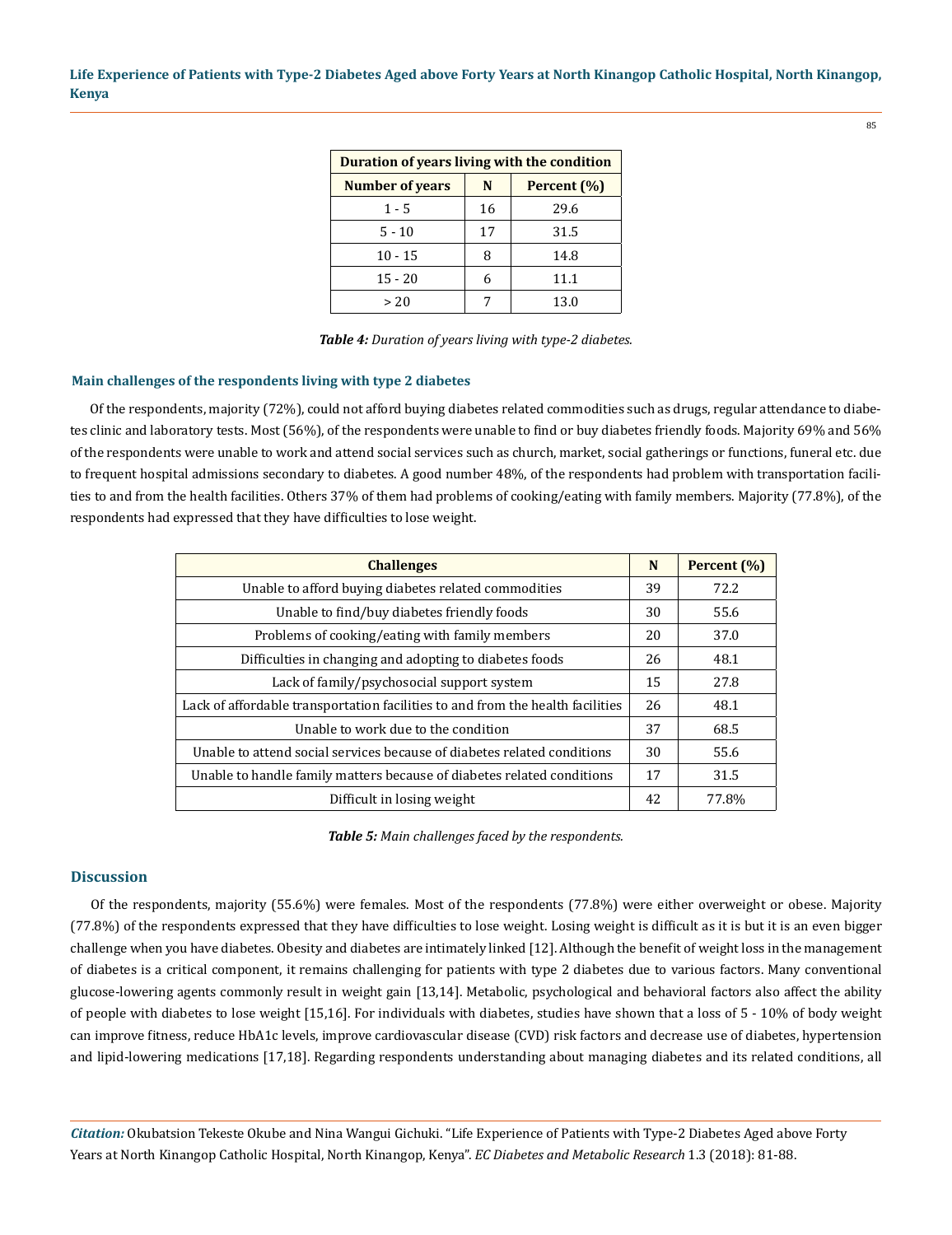respondents understood the importance of dietary changes, exercises and seeking medical care despite the financial and social challenges they had experienced to cater for all this needs. This finding is in line with a study done in Kenya by Gitonga in 2015 [19] concerning patients' understanding about the importance of exercise and dietary changes in the management of type 2 diabetes. Majority of the respondents were aware that self-management of diabetes requires a good lifestyle and continuous monitoring of glycemic status.

#### **Main challenges of the respondents living with diabetes**

The study revealed that majority (72%) could not afford buying diabetes management related commodities such as drugs, diabetes friendly foods and doing laboratory tests regularly. Majority (55.6%) of the respondents had monthly income of less than Ksh 10,000 (100 USD). Majority of the participants expressed that financial challenges is a big problem to cope with the disease. Diabetes is associated with a range of costs that can negatively affect the patient, the family and the healthcare system. Despite advances in treatment for type 2 diabetes in recent decades, many patients are failing to achieve adequate glycemic control due to lack of basic commodities related to diabetes management. Poor glycemic control has been shown to have a detrimental effect on patients' health and well-being and to have significant negative financial implications for both patients and healthcare systems. The financial crisis related to diabetes management is a big challenge particularly in developing countries like Kenya where most of the social services are suffering from limited resources.

Treating diabetes is costly, with each person with diabetes requiring double to triple the healthcare resources compared to people without diabetes [20]. The direct costs of diabetes (i.e. costs of consultation/prescription medications and hospital inpatient care) are a major financial burden for patients and the healthcare system. In a US study, 75.7% patients reported a perceived financial burden of diabetes, with an average of 36% of patients citing cost as the main reason for non-adherence to diabetes medication [21]. This is often higher for patients in developing countries like Kenya. In addition, a numerous of indirect costs substantially affects the patients, their families and the health care system because of reduced work productivity from absenteeism, unemployment due to chronic disability, premature mortality and reduced performance at work/home.

The study also found that majority (69%) of the respondents were unable to work due to frequent hospital admissions resulted in additional financial crisis to the patients and their families. Hypoglycemia is a major contributor to absenteeism especially in insulin-treated patients. For patients without the option of sick leave, this can result in a direct loss of wages. Absenteeism also significantly affects the national workforce and the economy overall, because employers need to cover costs. A study in the United States found that 18.3% of people with diabetes have needed to leave work early or miss a full day because of non-severe hypoglycemic events occurring during business hours, with patients losing an average of 9.9 working hours for each event [22].

The study further revealed that majority (56%) were unable to attend social services such as church, market, social gatherings/ functions and other social services because of frequently admissions in hospital. This justifies that most of the respondents could not tightly control of their glycemic status. This finding is in line with a study done in the United States which showed that patients lost an average of 14.7 working hours due to nocturnal non-severe hypoglycemic events, with 31.8% of patients reporting that they had missed a meeting or work appointment, or failed to finish a work task as a result of nocturnal hypoglycaemia [22]. The same study also revealed that one third of people with diabetes report that non-severe hypoglycemic events negatively affect their ability to carry out everyday activities, such as housework, socializing, sports and sleeping [22].

Another challenge for people with diabetes is availability of diabetes friendly foods at affordable cost. The study established that above half (56%) of the respondents were unable to find or buy diabetes friendly foods. Most of the respondents had challenges of getting diabetic friendly foods such as brown flour, brown rice and white meat in their community which is a big challenge to modify their lifestyles. In order to get specific diabetic friendly foods, these patients or their families should travel to the main towns which are far from their residence and the cost of transportation is unaffordable by most of them. This finding is in agreement with a study carried out in Canada by Vanstone., *et al*. [23] on how diet modification challenged a great number of people living with diabetes.

*Citation:* Okubatsion Tekeste Okube and Nina Wangui Gichuki. "Life Experience of Patients with Type-2 Diabetes Aged above Forty Years at North Kinangop Catholic Hospital, North Kinangop, Kenya". *EC Diabetes and Metabolic Research* 1.3 (2018): 81-88.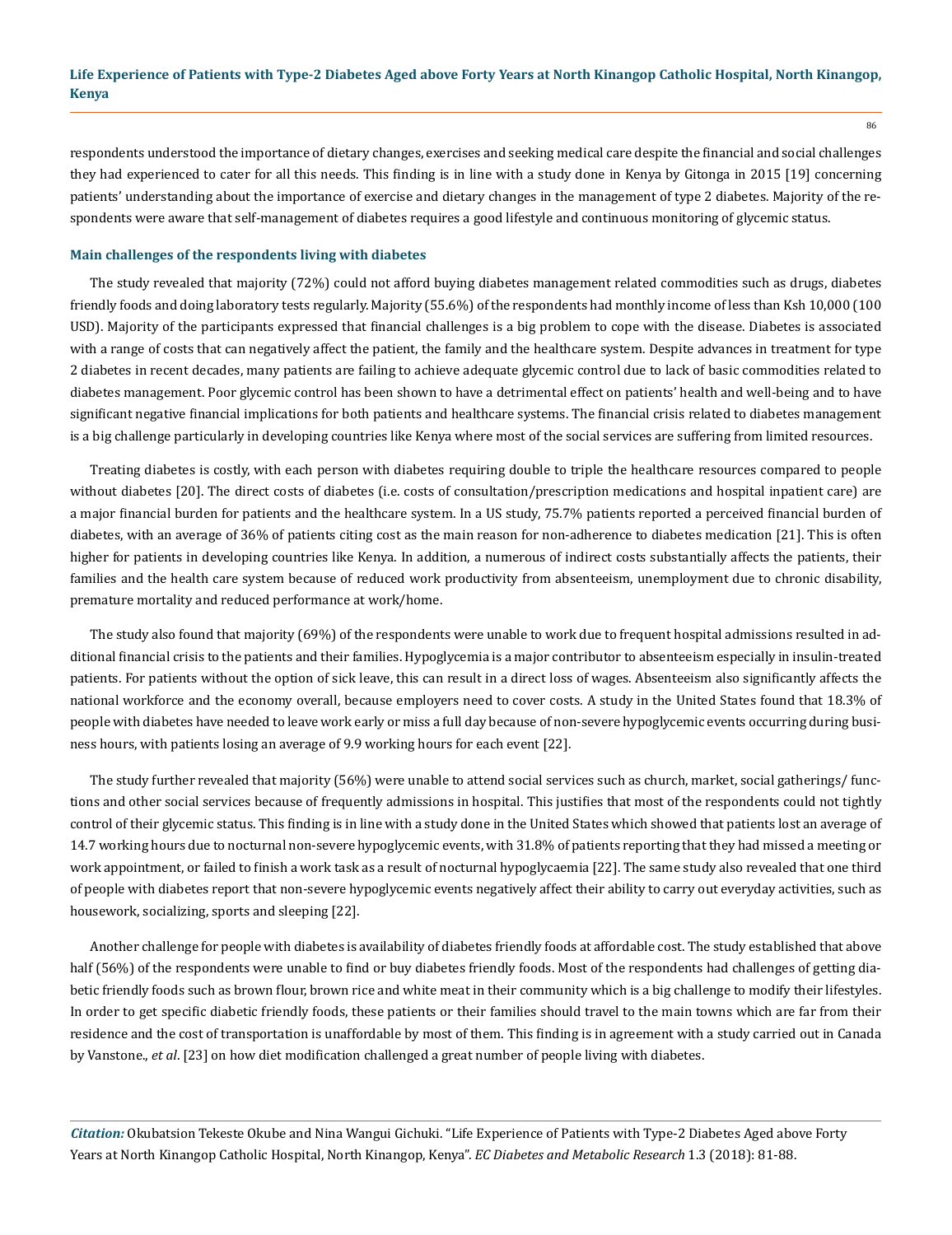87

**Psycho-social support system of the respondents:** The study found that majority, (72%) of the respondents had a functional psychosocial support system mostly from their immediate family members. Psycho-social support system for patients with diabetes is an important component of the holistic care of the patient in catering the medical and dietary needs of the patient as well as giving psychological hope to deal with the condition. This study is in agreement with a study done in Nigeria by Bethrand., *et al*. [24] and India by Bajwa., *et al*. [25] that showed family involvement plays a significant role in the long term management of diabetes. Family members are key influencers in the management of diabetes from assisting in catering for medical and dietary needs so as to reduce the number of complications the patient might develop.

The study however revealed that respondents who were single, divorced and widowed had challenges with psycho-social support system and displayed a negative attitude towards management of diabetes as compared to the married respondents. This finding is in line with a study done in Iran by Abolghasemi and Sedaghat in 2014 [26] and Harvey in 2015 in U.K. [27] that showed married respondents especially women with type-2 diabetes showed positive outcomes towards diabetes management.

#### **Conclusion and Recommendations**

The study concluded that majority of the respondents had multiple challenges including unable to afford buying diabetes management related commodities, transportation facilities to and from the health facilities, frequent absenteeism from work and missing social services due to recurrent hospital admissions. Having diabetes management related commodities such as drugs, laboratory tests and diabetes related diets at an affordable or subsidized price and improving social services would help diabetic patients be less stressed and cope with the long-term management of their condition thus improves their quality of life.

#### **Acknowledgements**

The authors are grateful for all study participants who took part in the study for their time.

## **Conflict of Interest**

The authors have no conflict of interest.

## **Bibliography**

- 1. [McAdam Marx C. "Economic implications of type 2 diabetes management".](https://www.ncbi.nlm.nih.gov/pubmed/23844830) *American Journal of Managed Care* 19.8 (2013): S143- [S148.](https://www.ncbi.nlm.nih.gov/pubmed/23844830)
- 2. [Kenya National Diabetes Strategy. Ministry of public health and sanitation, Republic of Kenya. First Edition \(2010\).](https://www.worlddiabetesfoundation.org/sites/default/files/WDF09-436%20Kenya%20National%20Diabetes%20Strategy%202010-2015%20%20-%20Complete.pdf)
- 3. Diabetes Atlas. 7<sup>th</sup> edition, from the International Diabetes Federation (IDF) (2015).
- 4. [World Health Organization. "Global report on diabetes". Geneva, Switzerland \(2016\).](http://apps.who.int/iris/bitstream/10665/204871/1/9789241565257_eng.pdf)
- 5. International Diabetic Federation (IDF). Diabetes ATLAS, Seventh Edition Organization (2015).
- 6. [Chege M. "Risk factors for type 2 diabetes mellitus among patients attending a rural Kenyan hospital".](https://www.ncbi.nlm.nih.gov/pmc/articles/PMC4565959/) *African* J*ournal of Primary [Health Care and Family Medicine](https://www.ncbi.nlm.nih.gov/pmc/articles/PMC4565959/)* 2.1 (2010): 096.
- 7. [World Health Organization. "Kenya, Country Cooperation Strategy, at a glance" \(2009\).](http://www.who.int/country-cooperation/what-who-does/strategies-and-briefs/en/)
- 8. [Mcferran L. "Obstacles to diabetes care in Kenya".](http://www.mjota.org/images/mjota5diabetes127-9kenyalmf.pdf) *Medical Journal of Therapeutics Africa* 2.2 (2008): 127-129.
- 9. [Diabetes UK. Diabetes in the UK. Key statistics on diabetes \(2010\).](http://www.diabetes.org.uk/documents/reports/diabetes_in_the_uk_2010.pdf)

*Citation:* Okubatsion Tekeste Okube and Nina Wangui Gichuki. "Life Experience of Patients with Type-2 Diabetes Aged above Forty Years at North Kinangop Catholic Hospital, North Kinangop, Kenya". *EC Diabetes and Metabolic Research* 1.3 (2018): 81-88.